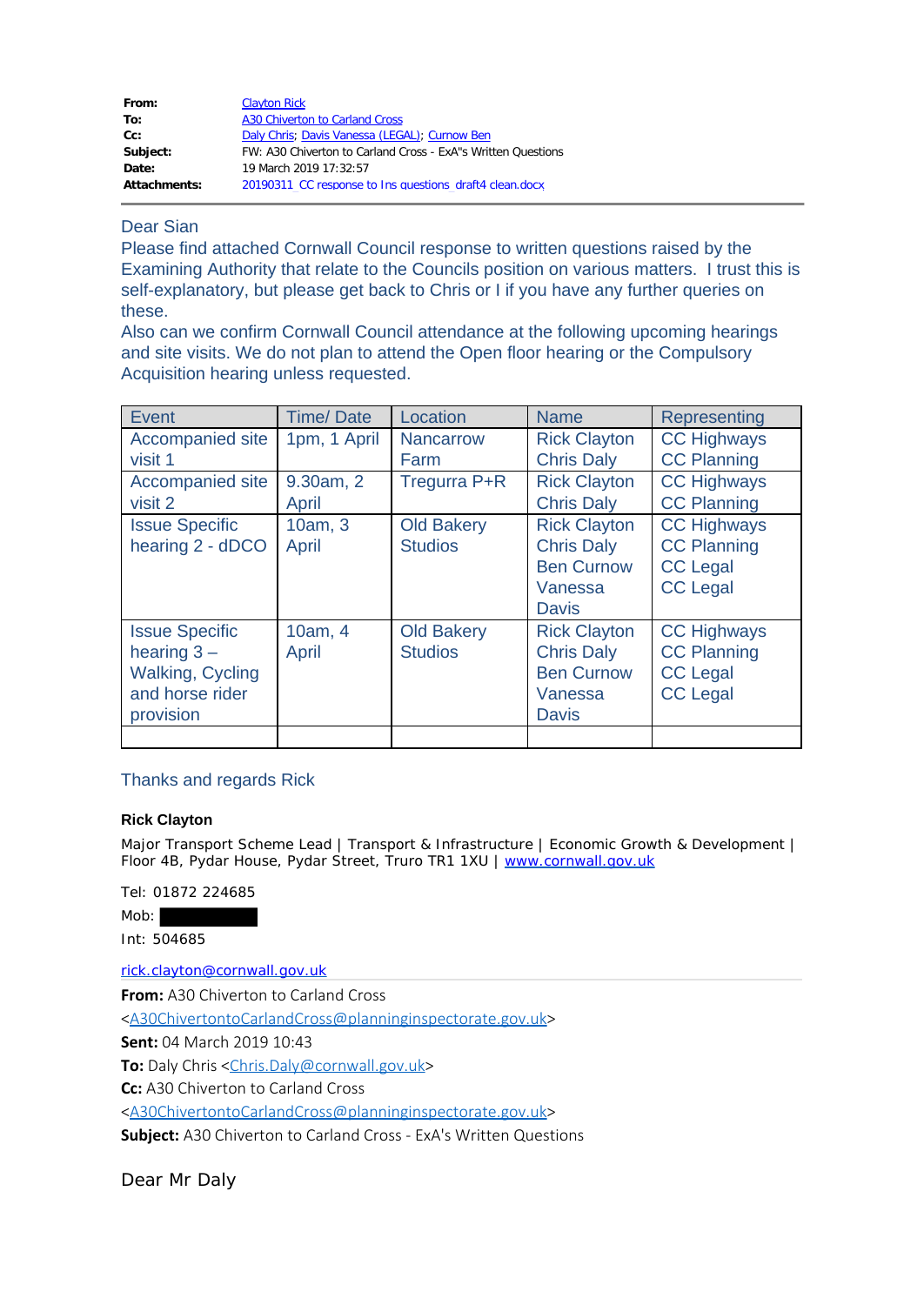It has been brought to our attention that the cross reference in the Examining Authority's Written Question 1.12.2 is incorrect. Question 1.12.2 should read:

*If the matters set out in question 1.5.35 were accepted how would an appropriate consenting regime for ordinary water courses be addressed?*

We are getting the online version updated but I am just alerting you in case you have already downloaded the questions.

Regards

## **Siân Evans**

Case Manager National Infrastructure Planning The Planning Inspectorate, Temple Quay House, 2 The Square, Temple Quay House, Temple Quay, Bristol, BS1 6PN Direct line: 0303 444 5671 Helpline: 0303 444 5000 Email: [sian.evans@planninginspectorate.gov.uk](mailto:sian.evans@planninginspectorate.gov.uk) Web: [https://infrastructure.planninginspectorate.gov.uk](https://infrastructure.planninginspectorate.gov.uk/) (National Infrastructure Planning) Web: [www.gov.uk/government/organisations/planning-inspectorate](http://www.gov.uk/government/organisations/planning-inspectorate) (The Planning Inspectorate)

Twitter: @PINSgov

This communication does not constitute legal advice Please view our **Privacy Notice** before sending information to the Planning Inspectorate.

This e-mail and attachments are intended for above named only and may be confidential. If they have come to you in error you must take no action based on them, nor must you copy or show them to anyone; please e-mail us immediately at enquiries@cornwall.gov.uk.

Please note that this e-mail may be subject to recording and/or monitoring in accordance with the relevant legislation and may need to be disclosed under the Freedom of Information Act 2000 or the Environmental Information Regulations 2004.

Security Warning: It is the responsibility of the recipient to ensure that this e-mail and any attachments are virus free. The Authority will not accept liability for any damage caused by a virus.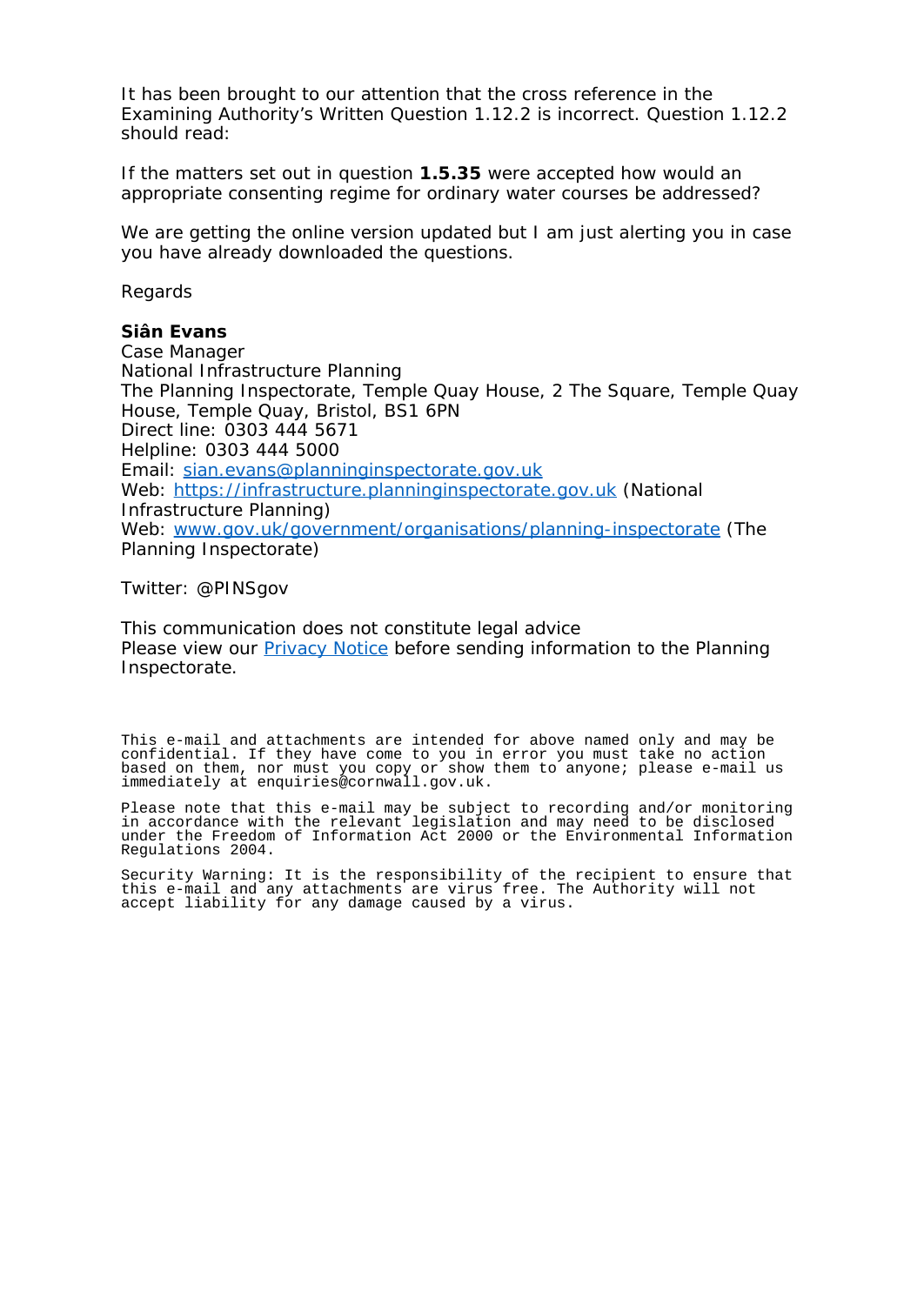| Cornwall Council response to questions raised in advance of A30 Carland to Chiverton preliminary meeting |  |  |
|----------------------------------------------------------------------------------------------------------|--|--|
|----------------------------------------------------------------------------------------------------------|--|--|

| Ref    | Directed to   | Question                                                                                                                                                                                                                                                                                                                                                                                                                                                                                          | <b>CC Response</b>                                                                                                                                                                                                               |
|--------|---------------|---------------------------------------------------------------------------------------------------------------------------------------------------------------------------------------------------------------------------------------------------------------------------------------------------------------------------------------------------------------------------------------------------------------------------------------------------------------------------------------------------|----------------------------------------------------------------------------------------------------------------------------------------------------------------------------------------------------------------------------------|
|        |               | 2. BIODIVERSITY, ECOLOGY AND NATURAL ENVIRONMENT                                                                                                                                                                                                                                                                                                                                                                                                                                                  |                                                                                                                                                                                                                                  |
| 1.2.10 | Applicant, CC | Paragraph 9.3.15, ES, refers to the draft Minerals<br>Safeguarding Development Plan Document (2018). The<br>Cornwall Minerals Safeguarding Development Plan<br>Document was adopted by CC on 4 December 2018.<br>a) Are you satisfied that the ES takes appropriate<br>account of the adopted plan?                                                                                                                                                                                               | The Council's Minerals Policy team are satisfied<br>that the ES takes appropriate account of Minerals<br>Safeguarding DPD, which itself went through a<br>rigorous examination process, prior to adoption on<br>3 December 2018. |
|        |               | b) If not please indicate which measures are considered<br>to be material and whether and/or how the proposal<br>would comply or otherwise to that policy?                                                                                                                                                                                                                                                                                                                                        |                                                                                                                                                                                                                                  |
|        |               | 5. DRAFT DEVELOPMENT CONSENT ORDER (dDCO)                                                                                                                                                                                                                                                                                                                                                                                                                                                         |                                                                                                                                                                                                                                  |
| 1.5.10 | Applicant, CC | As explained in paragraph 4.15 of the EM article 5<br>paragraph (2) of the dDCO would provide that any<br>enactment applying to land within or adjacent to the<br>Order limits would have effect subject to the provisions<br>of the Order.<br>a) Are you satisfied that it would be appropriate to<br>simply refer to the term 'adjacent' without greater<br>clarity on the extent and limit?<br>b) Are there any specific enactments causing concern in<br>relation to the proposed Order land? | A) Yes<br>B) Not that we are aware of                                                                                                                                                                                            |
| 1.5.11 | Applicant, CC | a) In relation to article 7 of the dDCO, are there any<br>known planning permissions within the Order limits?<br>b) If so, is there any reason to suspect that<br>implementation of them may lead to a breach of the<br>Order if granted?                                                                                                                                                                                                                                                         | a) Highways England to confirm, CC not aware of<br>any permissions<br>$b)$ n/a                                                                                                                                                   |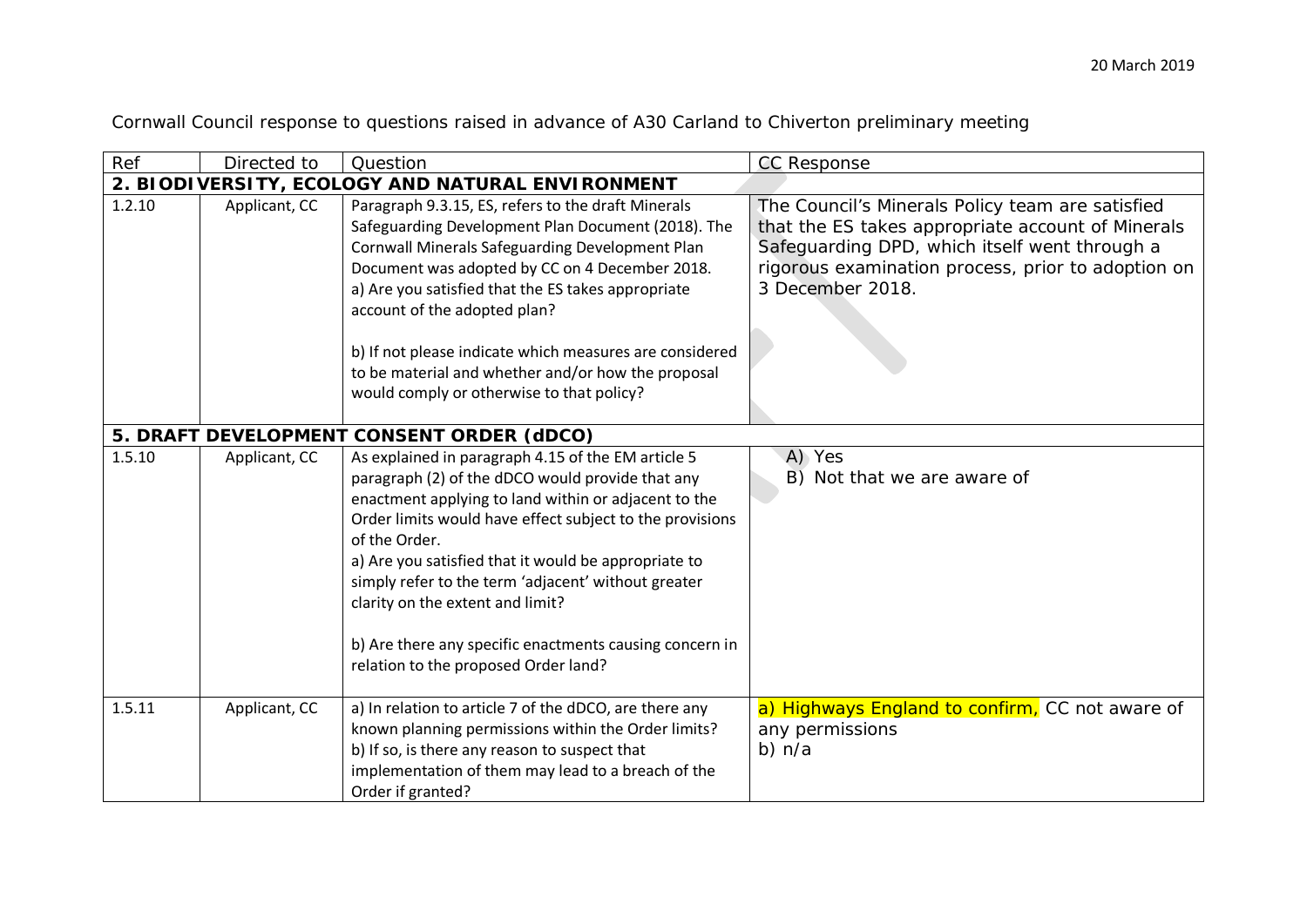| Ref    | Directed to                                   | Question                                                                                                                                                                                                                                                                                                                                                                                                                                                                                                                                                                                                                                                                                                                                                                                                                                                                                                                                                                                                                                                                                                                                                                                                                                                                                                                  | CC Response                                                                                                                                                          |
|--------|-----------------------------------------------|---------------------------------------------------------------------------------------------------------------------------------------------------------------------------------------------------------------------------------------------------------------------------------------------------------------------------------------------------------------------------------------------------------------------------------------------------------------------------------------------------------------------------------------------------------------------------------------------------------------------------------------------------------------------------------------------------------------------------------------------------------------------------------------------------------------------------------------------------------------------------------------------------------------------------------------------------------------------------------------------------------------------------------------------------------------------------------------------------------------------------------------------------------------------------------------------------------------------------------------------------------------------------------------------------------------------------|----------------------------------------------------------------------------------------------------------------------------------------------------------------------|
| 1.5.12 | Applicant, CC, EA,<br>Any affected<br>parties | Paragraphs 4.22 - 4.25 of the EM refer to article 8 of<br>the dDCO, which provides for deviation laterally or<br>vertically from the authorised development with<br>respect to certain specified works. Although reference<br>is made to recent example Orders where this was used,<br>it is my understanding that in the M20 and A14 the<br>ability to exceed the maximum limits of deviation was<br>limited to vertical, not lateral and in the M4 no such<br>power was set out.<br>a) Would it be appropriate to exceed the vertical and<br>horizontal limits of deviation without applying for a<br>change to the DCO in accordance with the processes set<br>out under the 2008 Act?<br>b) Given that the limits of deviation are themselves<br>designed to permit flexibility to deviate from the<br>proposed scheme, what processes would be put in<br>place for the Secretary of State to determine whether<br>or not the development proposed, in excess of the<br>limits, would give rise to any new or worse<br>environmental effects? Although there is a process in<br>place for the discharge of requirements set out in Part 2<br>of Schedule 2 (requirements 16 and 17) there is no<br>similar provision for the submission of any information<br>to the Secretary of State in accordance with article 8. | a) in principle, yes. However, we note that such<br>deviation would be subject to SoS satisfaction in<br>any event.<br>b) for HE applicant to confirm their approach |
| 1.5.15 | CC                                            | Article 11 allows the undertaker to carry out works to<br>interfere with and execute works in or under the streets<br>within the Order limits. a) Has this been discussed with<br>you as the relevant highway authority? b) Are you<br>satisfied that the provisions of this article would be<br>appropriate?                                                                                                                                                                                                                                                                                                                                                                                                                                                                                                                                                                                                                                                                                                                                                                                                                                                                                                                                                                                                             | a) Yes<br>b) yes                                                                                                                                                     |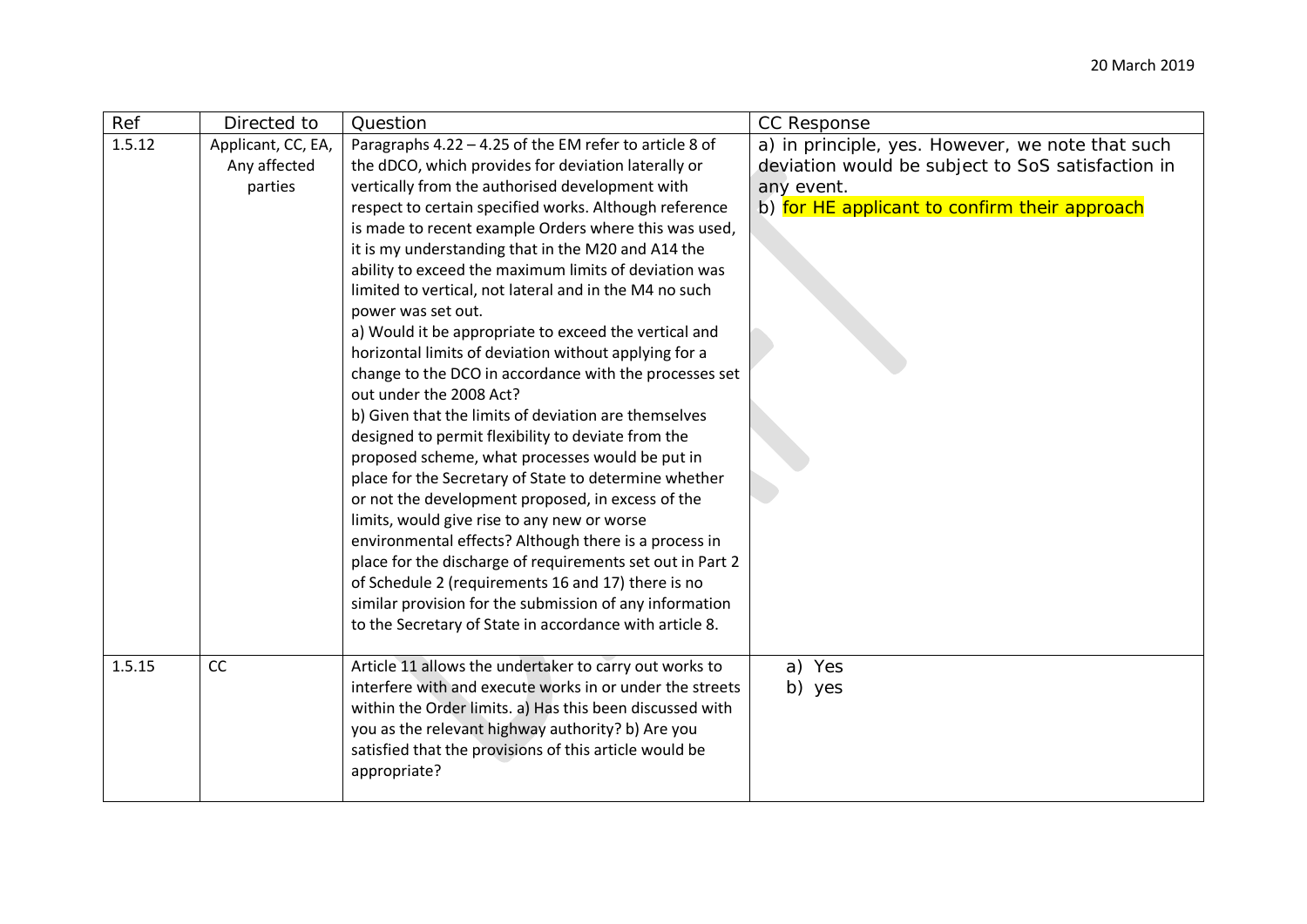| Ref    | Directed to   | Question                                                    | <b>CC Response</b>                              |
|--------|---------------|-------------------------------------------------------------|-------------------------------------------------|
| 1.5.16 | CC            | As explained in paragraph 4.35 of the EM article 12         | Yes, but we would expect the undertaker to take |
|        |               | paragraph (3) of the dDCO provides that certain             | into consideration 'traffic sensitive' seasonal |
|        |               | provisions of the 1991 Act would not apply. Are you         | embargo on the A390 and work closely with the   |
|        |               | satisfied that the disapplication of these provisions is    | CC Streetworks team                             |
|        |               | appropriate, given the scale of the proposed works, the     |                                                 |
|        |               | specific A30 CHIVERTON TO CARLAND CROSS 7                   |                                                 |
|        |               | authorisation and the specific provisions in the dDCO       |                                                 |
|        |               | regulating the carrying out of the works?                   |                                                 |
| 1.5.17 | CC            | Article 13 places obligations on the highway authority in   | a) Yes                                          |
|        |               | relation to the construction and maintenance of new,        | b) LHA not responsible for Private streets      |
|        |               | altered or diverted streets and other structures. a) Has    | therefore not agree with para 3 of article 13   |
|        |               | this been discussed with you as the relevant highway        |                                                 |
|        |               | authority? b) Are you satisfied that the provisions of      |                                                 |
|        |               | this article would be appropriate?                          |                                                 |
| 1.5.18 | Applicant, CC | As explained in paragraph 4.51 of the EM the purpose        | Yes                                             |
|        |               | of article 14 paragraph (9) of the dDCO is to confirm       |                                                 |
|        |               | that the matters covered in paragraphs (1) to (7) could     |                                                 |
|        |               | be varied or revoked in the future without the need to      |                                                 |
|        |               | apply under the 2008 Act for an amendment to the            |                                                 |
|        |               | Order. Are you satisfied that this would be appropriate     |                                                 |
|        |               | or would it circumvent the provisions of the 2008 Act?      |                                                 |
| 1.5.19 | CC            | As explained in paragraph 4.57 of the EM article 15(6)      | Yes satisfied 28 days sufficient                |
|        |               | of the dDCO provides that a street authority which fails    |                                                 |
|        |               | to notify the undertaker (the applicant) of its decision in |                                                 |
|        |               | respect of an application for consent within 28 days of     |                                                 |
|        |               | the application being made is deemed to have given its      |                                                 |
|        |               | consent. Are you satisfied that deemed consent would        |                                                 |
|        |               | be appropriate in order to remove the possibility for       |                                                 |
|        |               | delay and provide certainty that the authorised             |                                                 |
|        |               | development can be delivered in a timely fashion,           |                                                 |
|        |               | without risk of being held up due to a failure to respond   |                                                 |
|        |               | to an application for consent?                              |                                                 |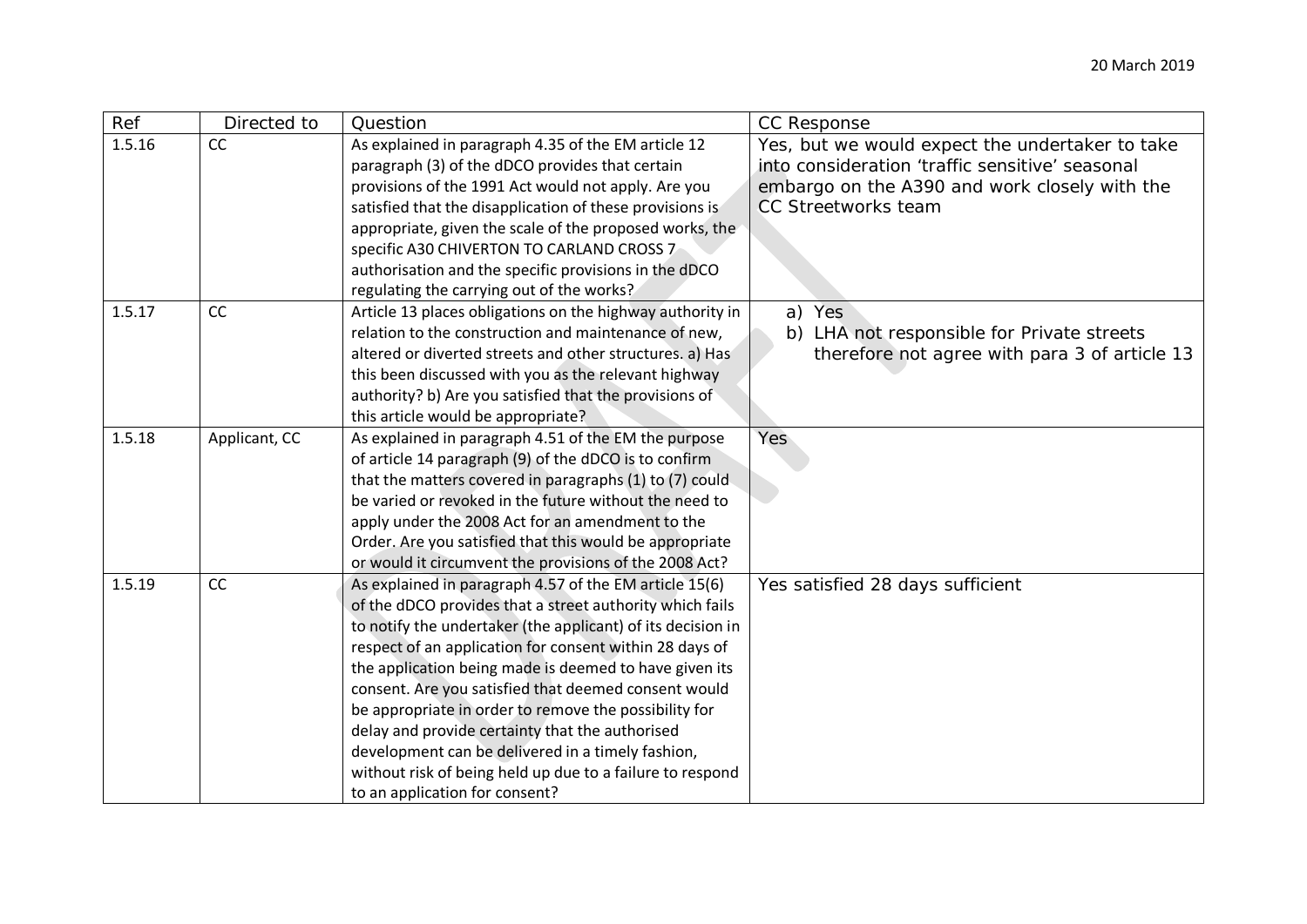| Ref    | Directed to      | Question                                                                                                 | CC Response                                  |
|--------|------------------|----------------------------------------------------------------------------------------------------------|----------------------------------------------|
| 1.5.20 | CC, Any affected | As explained in paragraphs 4.64 and 4.65 of the EM                                                       | a) Yes                                       |
|        | parties          | article 17 of the dDCO provides that accesses could be                                                   | b) Yes                                       |
|        |                  | created within the Order limits - it is anticipated to                                                   | Yes<br>$\mathsf{C}$ )                        |
|        |                  | provide temporary accesses as required during the                                                        | d) For undertaker (HE) to make proposals for |
|        |                  | construction period - providing the undertaker with a                                                    | disputes, and in consultation with CC        |
|        |                  | general power to provide means of access, similar to                                                     |                                              |
|        |                  | those available under the Highways Act 1980. The                                                         |                                              |
|        |                  | provisions of this article confer slightly broader powers                                                |                                              |
|        |                  | than those contained in the 1980 Act. a) Are you                                                         |                                              |
|        |                  | satisfied that the provision of such powers would be                                                     |                                              |
|        |                  | appropriate to ensure that the authorised development                                                    |                                              |
|        |                  | can be carried out expeditiously, allowing the creation                                                  |                                              |
|        |                  | of new temporary accesses as, where and when                                                             |                                              |
|        |                  | required, particularly in response to requests from                                                      |                                              |
|        |                  | landowners, occupiers and other affected parties? b) It                                                  |                                              |
|        |                  | appears that the powers would not simply be limited to                                                   |                                              |
|        |                  | requests from landowners, occupiers and other<br>affected parties but could enable the applicant to make |                                              |
|        |                  | new accesses where the landowner or occupier did not                                                     |                                              |
|        |                  | consent, without any examination of the need for them.                                                   |                                              |
|        |                  | Would this be appropriate? c) Is the limit to the power                                                  |                                              |
|        |                  | to those that are 'reasonably required' sufficiently                                                     |                                              |
|        |                  | certain? d) What processes would be put in place to                                                      |                                              |
|        |                  | deal with any dispute as to what was 'reasonably                                                         |                                              |
|        |                  | required'?                                                                                               |                                              |
| 1.5.21 | CC, EA, Any      | As explained in paragraph 4.80 of the EM article 20,                                                     | Yes 28 days ok                               |
|        | affected parties | paragraph 7 of the dDCO provides that a person who                                                       |                                              |
|        |                  | fails to notify the undertaker of their decision in respect                                              |                                              |
|        |                  | of an application for consent within 28 days of the                                                      |                                              |
|        |                  | application being made is deemed to have granted                                                         |                                              |
|        |                  | consent or given A30 CHIVERTON TO CARLAND CROSS 9                                                        |                                              |
|        |                  | approval. Are you satisfied that deemed                                                                  |                                              |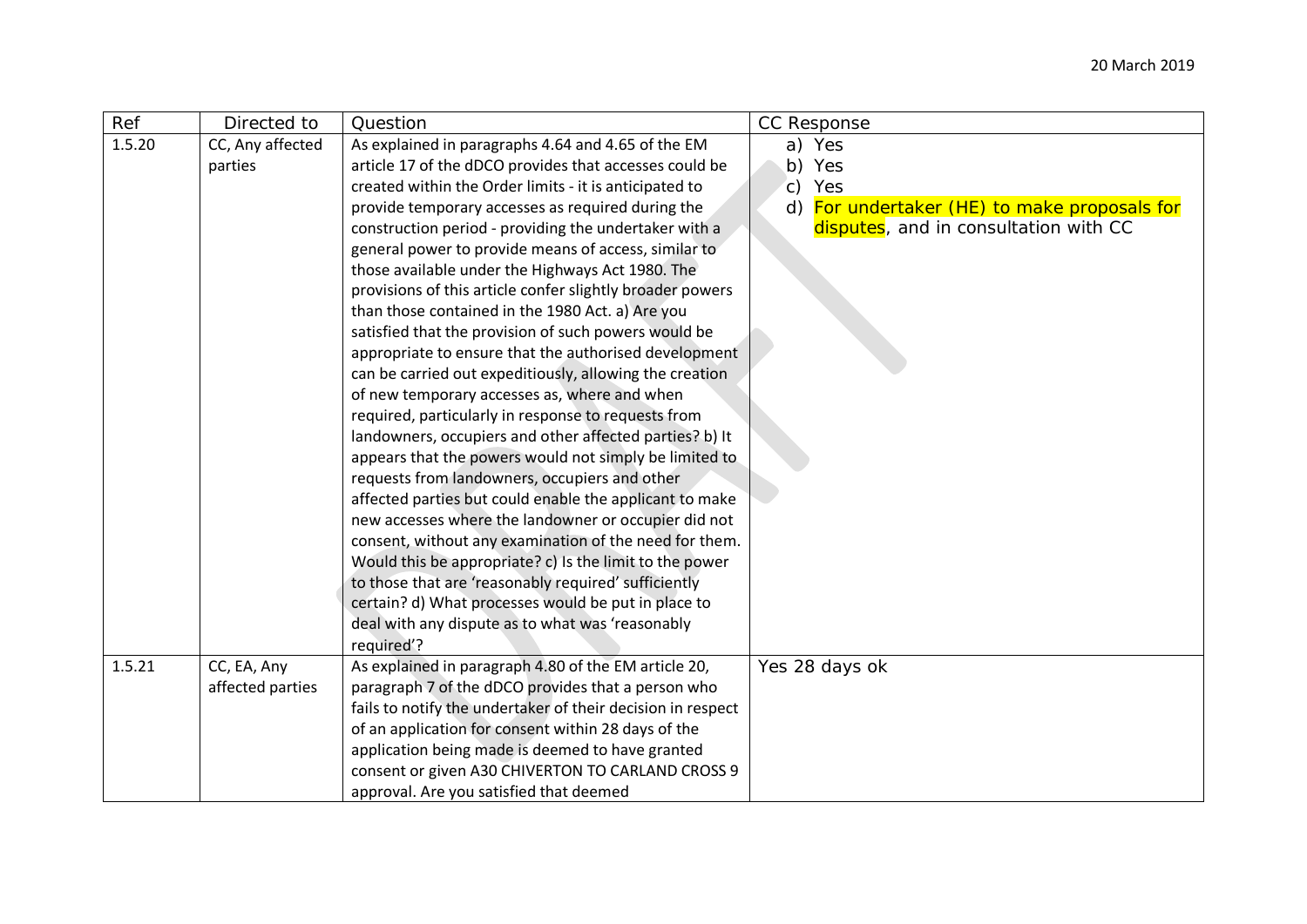| Ref    | Directed to                               | Question                                                                                                                                                                                                                                                                                                                                                                                                                                                                                                                                                                                                             | <b>CC Response</b>                                                                                                                                                                                                                                                                                                                    |
|--------|-------------------------------------------|----------------------------------------------------------------------------------------------------------------------------------------------------------------------------------------------------------------------------------------------------------------------------------------------------------------------------------------------------------------------------------------------------------------------------------------------------------------------------------------------------------------------------------------------------------------------------------------------------------------------|---------------------------------------------------------------------------------------------------------------------------------------------------------------------------------------------------------------------------------------------------------------------------------------------------------------------------------------|
|        |                                           | consent/approval would be appropriate in order to<br>remove the possibility for delay and provide certainty<br>that the authorised development can be delivered in a<br>timely fashion, without risk of being held up due to a<br>failure to respond to an application for<br>consent/approval?                                                                                                                                                                                                                                                                                                                      |                                                                                                                                                                                                                                                                                                                                       |
| 1.5.22 | CC                                        | As explained in paragraph 4.82 of the EM article 22,<br>paragraph 6 of the dDCO provides that a highway<br>authority or street authority which fails to notify the<br>undertaker of its decision in respect of an application<br>for consent within 28 days of the application being<br>made is deemed to have granted consent. Are you<br>satisfied that deemed consent would be appropriate in<br>this case?                                                                                                                                                                                                       | Yes 28 days ok                                                                                                                                                                                                                                                                                                                        |
| 1.5.29 | Applicant, CC,<br>Any affected<br>parties | Following the Planning Inspectorate's Advice Note 15,<br>Drafting Development Consent Orders, paragraph 22.1<br>and Good Practice Point 6, in relation to article 39,<br>where it is known that specific hedgerows need to be<br>removed they should be listed in a Schedule and this<br>article amended to refer to that Schedule. An additional<br>paragraph should be added to this article to the effect<br>that any other hedgerows should only be removed once<br>the prior consent of the local planning authority has<br>been obtained.<br>Is there any reason not to include this matter within the<br>DCO? | No, save for fact that the definition of 'important<br>hedgerows' within The Hedgerow Regulations<br>1997 does not apply to 'Cornish hedges,' which<br>are quite different in their makeup. Therefore<br>clarification is needed from applicant in terms of<br>how they intend to address mitigating the impact<br>on Cornish hedges. |
| 1.5.32 | CC, Any affected<br>parties               | As explained in paragraphs $4.167 - 4.171$ of the EM<br>article 48 of the dDCO is intended to provide a<br>streamlined process in relation to appeals relating to<br>the Control of Pollution Act 1974.                                                                                                                                                                                                                                                                                                                                                                                                              | Noted                                                                                                                                                                                                                                                                                                                                 |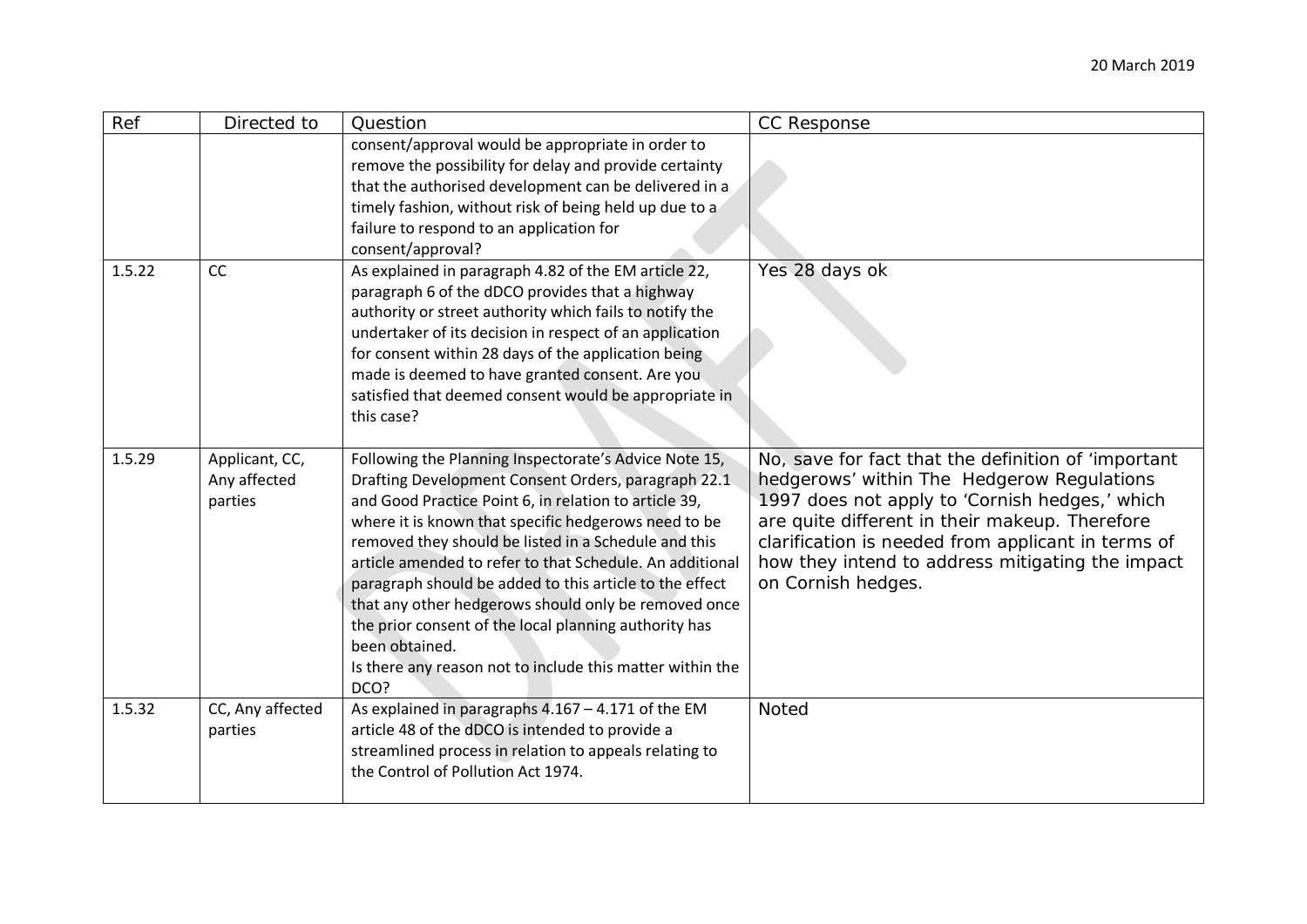| Ref    | Directed to       | Question                                                                                                                                                                                                                                                                                                                                                                                                                                                                                                                                                                                                                                                                                                                                                                                                                                                                                                                                                                                                                                                                                                                                                                                                                                                                                                             | CC Response                                                                                                                      |
|--------|-------------------|----------------------------------------------------------------------------------------------------------------------------------------------------------------------------------------------------------------------------------------------------------------------------------------------------------------------------------------------------------------------------------------------------------------------------------------------------------------------------------------------------------------------------------------------------------------------------------------------------------------------------------------------------------------------------------------------------------------------------------------------------------------------------------------------------------------------------------------------------------------------------------------------------------------------------------------------------------------------------------------------------------------------------------------------------------------------------------------------------------------------------------------------------------------------------------------------------------------------------------------------------------------------------------------------------------------------|----------------------------------------------------------------------------------------------------------------------------------|
| 1.5.34 | Applicant, CC     | Schedule 2, Part 1, Requirement 12, permits the<br>Secretary of State, following consultation with the<br>relevant planning authority and the local highway<br>authority, to permit the development to be carried out<br>other than in accordance with the preliminary scheme<br>design shown on the works plans and the general<br>arrangement and sections plans, provided that the<br>departure would not give rise to any materially new or<br>materially worse adverse environmental effects. It<br>seems that this could allow development to take place<br>contrary to the works plans and general arrangements<br>and sections plans. Although paragraph 5.29 of the EM<br>says that any variations to the Scheme design must be<br>within the limits of deviation, article 8 permits further<br>deviation from the maximum limits of deviation where<br>the Secretary of State, following consultation with the<br>relevant planning authority and local highway authority,<br>certifies that this would not give rise to any materially<br>new or worse environmental effects than those<br>reported in the ES (see question 1.5.11 above). Is it<br>necessary and appropriate for amendments to be<br>permitted to these key documents and the detailed<br>design of the project without A30 CHIVERTON TO | Would expect any changes beyond agreed<br>deviation to be in consultation with Planning<br>Authority and Local Highway Authority |
| 1.5.35 | Applicant, CC, EA | <b>CARLAND CROSS 13 consultation or examination?</b><br>a) Given the comments by the EA [RR-098] in relation to<br>Schedule 9, Part 3 of the dDCO, should this part of the<br>Schedule be removed from the dDCO? b) Given that the<br>proposal crosses ordinary water courses is the<br>appropriate consenting regime addressed and, if so,<br>how? c) If this is not the case how would an appropriate<br>consenting regime be addressed?                                                                                                                                                                                                                                                                                                                                                                                                                                                                                                                                                                                                                                                                                                                                                                                                                                                                           | More appropriate for EA to comment                                                                                               |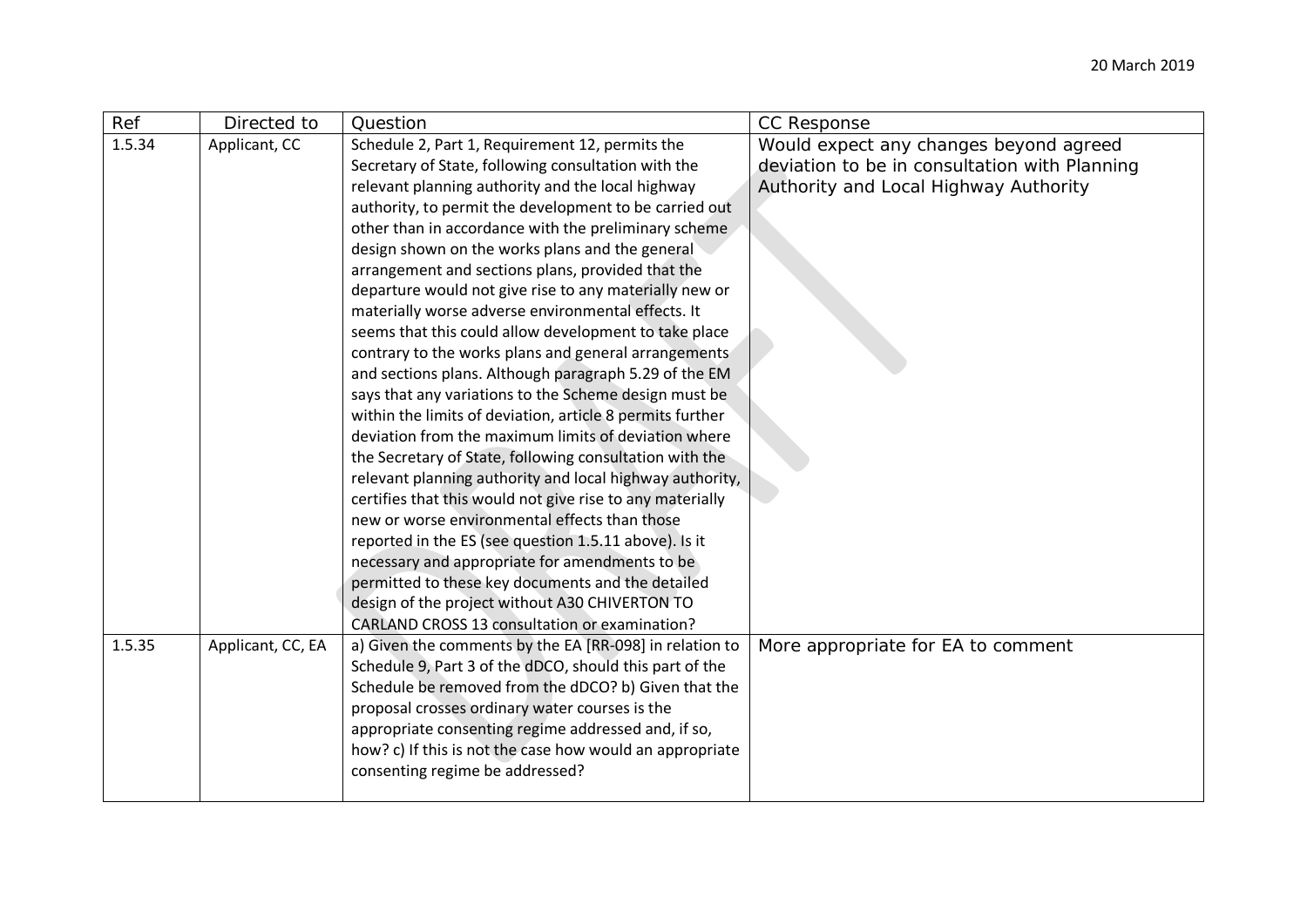| Ref    | Directed to                                                              | Question                                                                                                                                                                                                                                                                                                                                                                                                                                                                                                                                                                                                        | CC Response                                                                                                                                                                                                                                                                                                                                                                                                                                                                                                                                                                          |
|--------|--------------------------------------------------------------------------|-----------------------------------------------------------------------------------------------------------------------------------------------------------------------------------------------------------------------------------------------------------------------------------------------------------------------------------------------------------------------------------------------------------------------------------------------------------------------------------------------------------------------------------------------------------------------------------------------------------------|--------------------------------------------------------------------------------------------------------------------------------------------------------------------------------------------------------------------------------------------------------------------------------------------------------------------------------------------------------------------------------------------------------------------------------------------------------------------------------------------------------------------------------------------------------------------------------------|
|        | <b>8. NOISE AND VIBRATION</b>                                            |                                                                                                                                                                                                                                                                                                                                                                                                                                                                                                                                                                                                                 |                                                                                                                                                                                                                                                                                                                                                                                                                                                                                                                                                                                      |
| 1.8.2  | Applicant, CC,                                                           | Schedule 1 to the dDCO, Authorised Development,<br>includes at "(g) landscaping, noise bunds and barriers,<br>works associated with the provision of ecological<br>mitigation and other works to mitigate any adverse<br>effects of the construction, maintenance or operation<br>of the authorised development."<br>Paragraph 7.10.11, section 6.2, Environmental<br>Statement, Chapter 7 refers to agreement to provide a<br>3 m high timber noise barrier in relation to Nancarrow<br>Farmhouse.<br>Are you satisfied that this fits with Local Plan policies<br>regarding local distinctiveness and design? | No, in terms of local distinctiveness and<br>reflecting local landscape character a Cornish<br>hedge planted with native trees and shrubs<br>would be more appropriate. This was a point<br>raised in my email to Chris Daly of 21 January<br>2019:<br>'VP12 – winter view year $1 - 1$ question whether<br>close board fencing is appropriate to the<br>southern side of the road. A planted Cornish<br>hedge would be more appropriate in terms of<br>character and visual impact. This boundary<br>treatment is also shown in VP13 winter year 1,<br>and VP15 winter view year 1' |
|        | <b>11. TRAFFIC AND TRANSPORT</b>                                         |                                                                                                                                                                                                                                                                                                                                                                                                                                                                                                                                                                                                                 |                                                                                                                                                                                                                                                                                                                                                                                                                                                                                                                                                                                      |
| 1.11.4 | Applicant, CC, RR-<br>002, RR-059, RR-<br>100, RR-102 &<br><b>RR-105</b> | The design provides west-facing junctions only at<br>Chybucca, where the B3284 and the A30 meet and<br>there are questions over the lack of a full junction at<br>this location.<br>a) Please provide the traffic data used to inform the<br>decision regarding the proposed partial junction at<br>Chybucca, the junction of the A30 and the B3284.<br>b) Taking account of the comments made in this<br>respect, please indicate how you believe the decision<br>for a partial junction in this location would, or would                                                                                      | a) Applicant to provide details of traffic data<br>Ref commentary in LIR, CC accepts HE<br>b)<br>analysis that insufficient traffic demand for<br>east facing slips to justify inclusion in scheme.<br>The de trunked A30 would provide<br>appropriate route to serve low eastward traffic<br>demand from Chybucca area.                                                                                                                                                                                                                                                             |